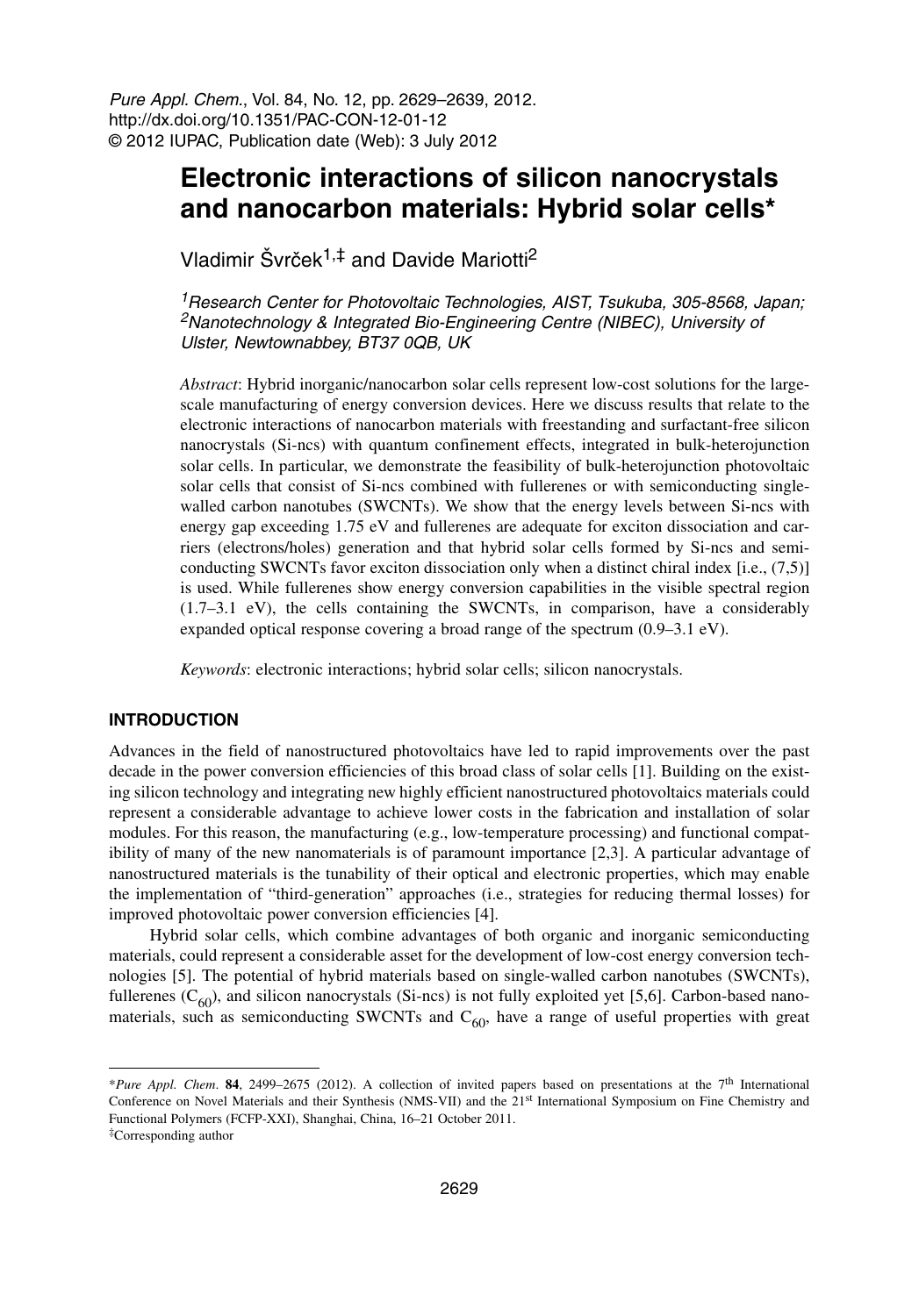potential benefits for photovoltaics [7,8]. Namely, fullerenes are good candidates as an electron-accepting material in organic and hybrid solar cells, while semiconducting SWCNTs offer an enlargement of the absorption and conversion spectrum including the near-infrared region (~0.9 eV). Therefore, hybrid photovoltaic devices that consist of Si-ncs and nanocarbons might represent a unique combination of properties that can lead to efficient photon conversion.

Quantum confinement effects in Si-ncs have fueled a vibrant debate in the past two decades [9]. The use of Si as the main inorganic material is a great advantage due to its abundance in nature and a well-established Si-based photovoltaic industry. The demonstration of new physical phenomena in Si-ncs such as carrier multiplication opens up the possibility of achieving conversion efficiencies higher than 100  $\%$  [10,11]. For these reasons, the research activities addressing the role of quantum confinement effects in Si-ncs have dramatically increased, followed by considerable research efforts for the precision synthesis of Si-ncs and for their integration into photovoltaic devices [10,11]. The deployment of nanocarbon materials together with Si-ncs offers a combined set of novel physical phenomena for photon conversion, exploiting carrier multiplication within an enlarged spectral range [12].

The free-standing nature of Si-ncs facilitates the integration with nanocarbon materials in a bulkheterojunction architecture [12]. However, in order to achieve suitable optoelectronic device integration, it is important that Si-ncs remain in close proximity so that carrier transport can be facilitated. In this context, the use of self-assembled architectures that do not rely on surfactant-induced mechanisms seems to be advantageous. Contrary to surfactant- or molecular-induced self-assemblies, the spontaneous surfactant-free self-organization allows "constructing" percolating networks of Si-ncs without deteriorating the transport and charge collection that would be otherwise hindered by long molecules at the Si-ncs surface. In particular, Si-ncs that have been treated by a DC microplasma process or by ns-laser processing in liquid media have shown to form self-organized assemblies with the required characteristics [13,14]. In addition to the formation of spontaneous self-assemblies, surface engineering of Si-ncs contributes to enhancement of the electronic interactions with organic materials [15].

In this manuscript, we present results that relate to the electronic interactions and structural properties of newly developed composites based on free-standing Si-ncs with quantum confinement effects and nanocarbon materials. Furthermore, we report on the fabrication of hybrid solar cells that consist of Si-ncs and carbon-based nanomaterials, i.e., SWCNTs and fullerenes. We demonstrate the feasibility of bulk-heterojunction photovoltaic solar cells that consist of Si-ncs with fullerenes or with purified semiconducting SCNTs. The influence of the energy levels alignment on the formation of the bulkheterojunction is compared for both types of architectures, i.e., based on Si-ncs/fullerenes or based on Si-ncs/SWCNTs. We show that in all cases the combination of fullerenes and SWCNTs with free-standing Si-ncs leads to an efficient conversion together with a simplified approach for their integration in photovoltaic devices.

## **EXPERIMENTAL DETAILS**

In order to obtain surfactant-free Si-ncs, boron-doped wafers with a resistivity of  $\sim$ 0.5 Ω cm (p-type) were electrochemically etched along the crystallographic direction <100> and subsequently mechanically pulverized, as described previously [16,17]. Subsequently, the larger grains were eliminated by sedimentation in ethanol for 30 min. Our previous studies showed that Si-ncs are characterized by an average size of  $\sim$ 3 nm and an average energy band-gap around 2 eV [17].

In order to enhance the interactions within Si-ncs and allow formation of self-assemblies, 3D surface engineering by nanosecond (ns) laser processing in water was applied [18]. 2.5 mg of the powder was dissolved in 10 ml of water before being processed by the ns laser-fragmentation technique. The ns-pulsed laser process requires a homogeneous dispersion of the powder in the liquid media [18]. However, since the Si-ncs are hydrophobic, processing in water required the addition of a small amount of ethanol (10 drops) to wet the surface of the Si-nc aggregates and achieve a suitable homogeneous colloidal dispersion also in water. The fragmentation was conducted by irradiating the solution with a

© 2012, IUPAC Pure Appl. Chem., Vol. 84, No. 12, pp. 2629–2639, 2012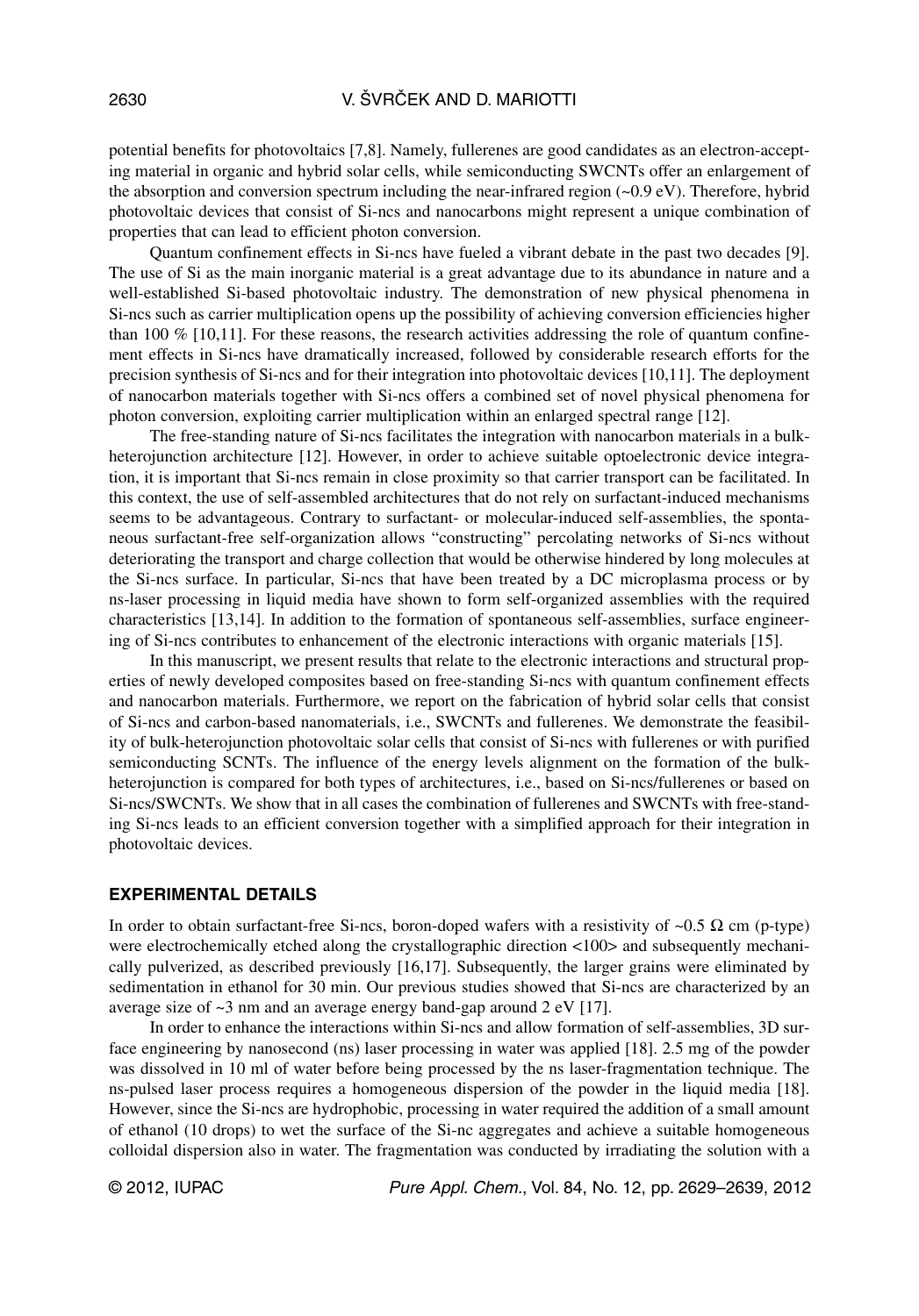pulsed laser (Kr:F, 245 nm, 20 Hz, 130 mJ/pulse) at room temperature for ~35 min. The laser beam was focused onto a 3-mm-diameter spot on the liquid surface by a lens with a focal length of 250 mm. During the irradiation, the glass container was closed and rotated.

Semiconducting SWCNTs were extracted from purchased carbon nanotubes powder (HiPCO, Carbon Nanotechnologies Inc.) using PFO (poly-9,9-di-*n*-octyl-fluorenyl-2,7-diyl, Sigma-Aldrich) as an extracting agent in toluene solution assisted by ultra-sonication and ultra-centrifugation techniques, as previously described [12]. In this study, the semiconducting SWCNTs sample consists of the following chiral indexes: (7,5), (7,6), (8,6), (8,7), and (9,7) [12]. The diameter and optical band-gap of these semiconducting SWCNTs are in the range 0.8~1.1 nm and 0.8–1.1 eV, respectively.

To allow for a comparison, two types of hybrid solar cells were fabricated. The first type of solar cell was based on Si-ncs and fullerenes and was produced as follows. The Si-ncs were first subjected to 35 min of ns laser processing previously described. Following, 10 drops of poly(3,4-oxyethyleneoxythiophene):poly(styrenesulfonate) (PEDOT:PSS) were added to the processed Si-ncs colloid. The hybrid bulk-heterojunction solar cell device was fabricated by drop-casting the Si-ncs/PEDOT:PSS colloid on a glass substrate coated with indium tin oxide (ITO) and PEDOT (~150 nm ITO and ~150 nm PEDOT thickness). After water evaporation, a 90-nm-thick fullerene film was deposited. Finally, 100-nm aluminum electrodes were deposited through a shadow mask. The second type of solar cell was based on Si-ncs and purified semiconducting SWCNTs. For this second type of hybrid solar cell, a mixture of Si-ncs ( $\sim$ 2 mg) and SWCNTs ( $\sim$ 0.01 mg) in 10 mL of toluene was sonicated and was then spraycoated on a PEDOT:PSS/ITO/glass substrate. The aluminum electrode (100 nm thick) was then deposited. The active area of both devices was 4 mm2. Finally, the devices were loaded in a measurement cell filled with nitrogen gas.

External quantum efficiency (EQE) of all the devices was measured under illumination with monochromatic light from a Xe lamp. Current–voltage (*I–V*) characteristics of the cells were measured by using an AM1.5 light source simulated solar illumination at 100 mW cm<sup>-2</sup>. The illumination intensity was calibrated by a standard a-Si solar cell.

#### **RESULTS AND DISCUSION**

#### **Free-standing surfactant-free Si nanocrystals with quantum confinement effects**

The typical room temperature photoluminescence (PL) spectrum as a function of energy for Si-ncs produced by electrochemical etching and dispersed in water is shown in Fig. 1. Under the quantum confinement model, reducing the crystal size causes a widening of the band-gap, which in this case reaches a value of about 2 eV. Quantum confinement in Si-ncs with sizes smaller than 5 nm also results in bright PL at room temperature. The inset of Fig. 1 shows a typical transmission electron microscope (TEM) image which confirms the Si-ncs to have diameters of about 3 nm and therefore with expected quantum confinement effects. However, the size distribution of the Si-ncs produced by electrochemical etching can be quite large and the resulting PL spectrum is therefore rather broad. The high PL intensity can be justified due to confinement effects in real space that would, most likely under Heisenberg's uncertainty principle, cause sufficient spreading of the wave-function in momentum space for direct band-to-band recombination, resulting in bright PL at room temperature [19]. At the same time, the effects of surface states influence the quantum confinement and PL and therefore surface characteristics have to be carefully considered to completely describe the behavior of Si-ncs. Although surface effects are not so easily explained, modified quantum confinement models are possible and required to account for all mechanisms [20,21].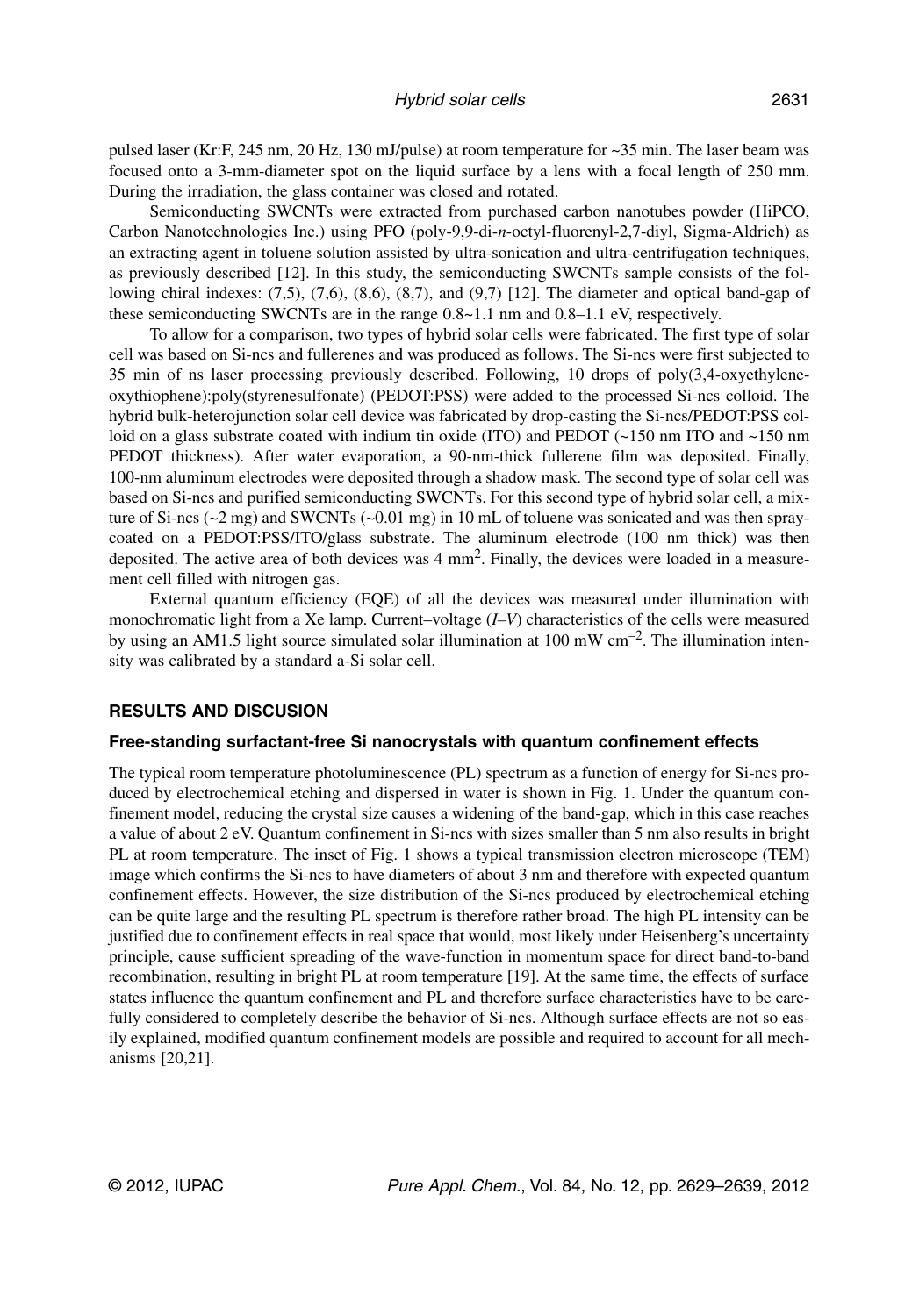

**Fig. 1** Room temperature PL spectra as a function of energy for Si-ncs dispersed in water. Inset shows typical TEM image of Si-ncs produced by electrochemical etching.

One of the advantages of the electrochemical etching process is the high purity of the Si-ncs, which are virtually free from any contamination potentially originating from nonreacted products. Also, the resulting surface characteristics allow for further functionalization and properties tuning of Si-ncs at quantum confinement sizes. For instance, Si-ncs free of educts allow 3D surface engineering by DC microplasma or ns laser processing in liquid media, which results in the improvement of the PL intensity without using any surfactant [14]. Figure 2a presents a typical example of how the surface characteristics can be manipulated by 3D surface engineering induced by ns laser processing. The figure plots the PL intensity maxima as a function of the ns laser processing time *t*. It is observed that during the processing time up to  $t = 15$  min, the PL intensity increases (more then 40 %) and then as the process continues the intensity is reduced. The increase in PL intensity is due to the replacement of H surface bonds with OH bonds during the laser processing, which passivate the Si-ncs surface, removing any dangling bonds and surface defects [18]. Although OH terminations play a key role in the transformation of the Si-ncs surface characteristics, corresponding OH absorption is not observed in the Fourier transform infrared (FTIR) spectra because adjacent OH terminations tend to progress quickly to condensation and accelerated oxidation, producing water as a byproduct [18,22]. However, due to the OH-induced oxidation, continuous ns laser processing introduces defects in the Si network, producing strained bonds [23] and resulting in the PL intensity decrease.

Generally, bulk Si presents hydrophobic surfaces, and also the majority of Si-ncs synthesis techniques produce Si-ncs with hydrophobic surfaces. As a result, their dispersion in aqueous solutions is rather difficult. Indeed, the ns laser interaction with the Si-ncs in water leads to peculiar physics, which results in the self-assembly of percolating conductive networks when the Si-ncs are dewetted on a substrate [14]. In this case, the self-assemblies are made from the solution, which shows quantum confinement effects and the PL properties at room temperature (Fig. 2, indicated by arrow). The self-assembly is the result of surface non-uniformity on the Si-ncs whereby the process in water contributes to surfactant-free Si-ncs and enhances the dipole–dipole interactions, which induces long-range selfassembly of connected networks.

In addition to enhancements of the dipole interactions between the Si-ncs, the OH-terminated Si-ncs also change the hydrophobic character of the surface into hydrophilic [15], which in principle allows the Si-ncs to be combined with water-soluble organic materials such as polymers. Water-soluble PEDOT:PSS dispersions are today one of the most promising and most widely used hole-injecting materials in organic-based photovoltaic devices and light-emitting diodes. Here we have therefore

© 2012, IUPAC Pure Appl. Chem., Vol. 84, No. 12, pp. 2629–2639, 2012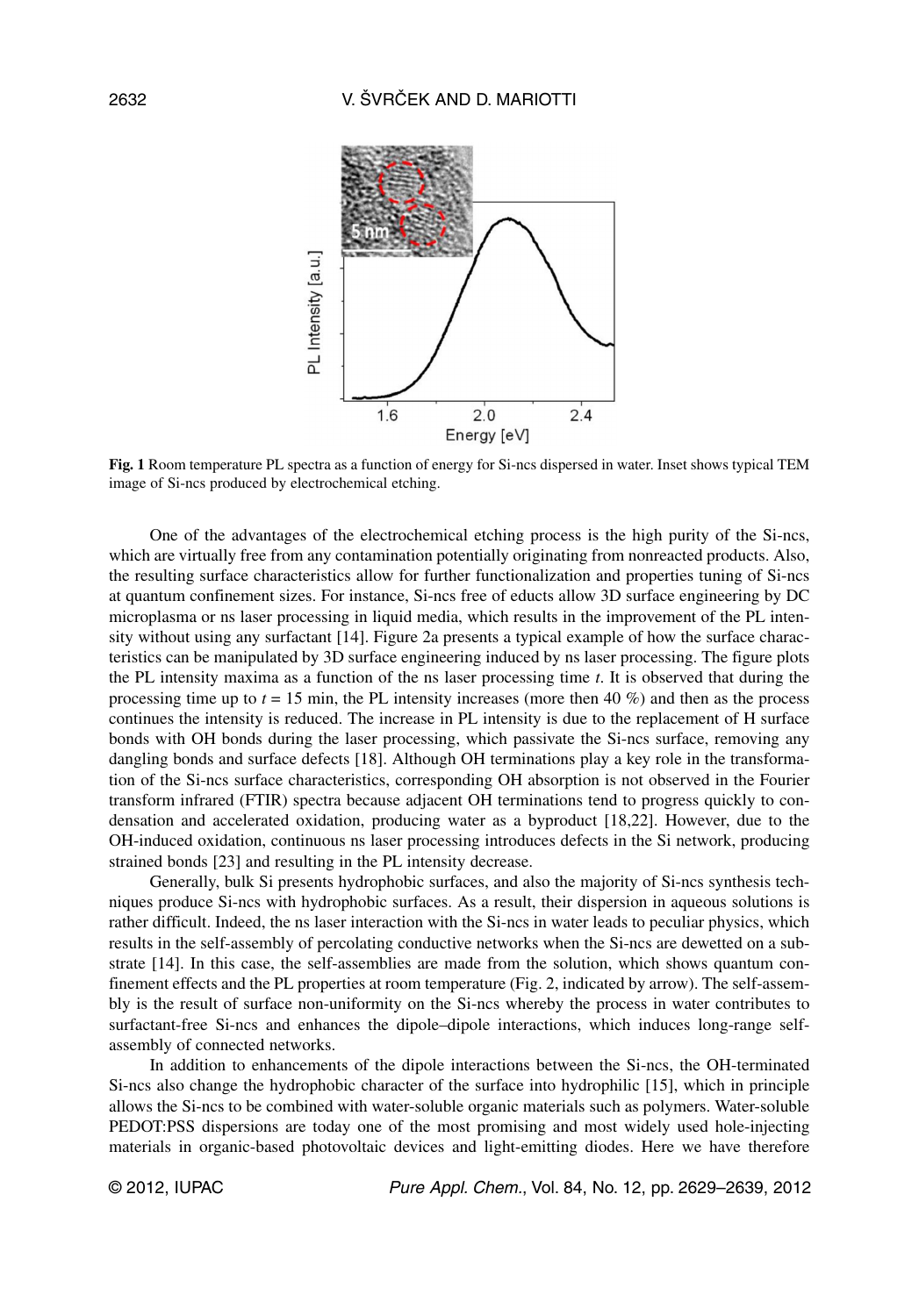

**Fig. 2** (a) Summary of the PL intensity as a function of 3D surface engineering time induced by ns laser processing in water. (b) SEM image of dewetted Si-ncs: from the Si-nc/water/PEDOT:PSS colloid. A glass substrate with no patterning was used, and the solution was evaporated at ambient conditions.

investigated the water-based functionalization of 3D surface-engineered PL Si-ncs with PEDOT:PSS. As previously reported, we checked that the addition of PEDOT:PSS in the colloidal dispersion does not significantly affect the Si-ncs self-organization mechanism upon dewetting [15]. Figure 2b shows typical SEM image of dewetted Si-ncs from the water/PEDOT:PSS-based dispersion. The self-assembled process could be repeated also in the presence of the polymer and patterns consisting of interconnected and conductive structures that exceeded several hundreds of micrometers in length (*>*500 μm) were observed.

## **Photovoltaic devices based on Si-ncs and nanocarbons**

Laser processing offers, therefore, the advantage of water solubility which allows a greater flexibility in producing Si-ncs/polymer (i.e., PEDOT:PSS) blends and consequently leads to enhanced opportunities to optimize the photovoltaic device performance [15,18]. Solution processing of Si-ncs with quantum confinement effects and engineered surface characteristics provide a low-cost and scalable technique for the fabrication of solar cells. Furthermore, solutions with engineered self-assembled and PEDOT:PSS-functionalized Si-ncs do not require a post-treatment to remove surfactants and/or ligands [17]. In order to demonstrate the photovoltaic action and the electronic interactions with nanocarbons, we fabricated bulk-heterojunction solar cells. While our current device structures and fabrication procedures are not yet optimized, they represent useful and simple arrangements that allow assessing the basic potential functionalities of the Si-ncs/nanocarbon system within a photovoltaic device. Figure 3 depicts the structures of the experimental solar cell devices. As shown in Fig. 3a, in the case of solar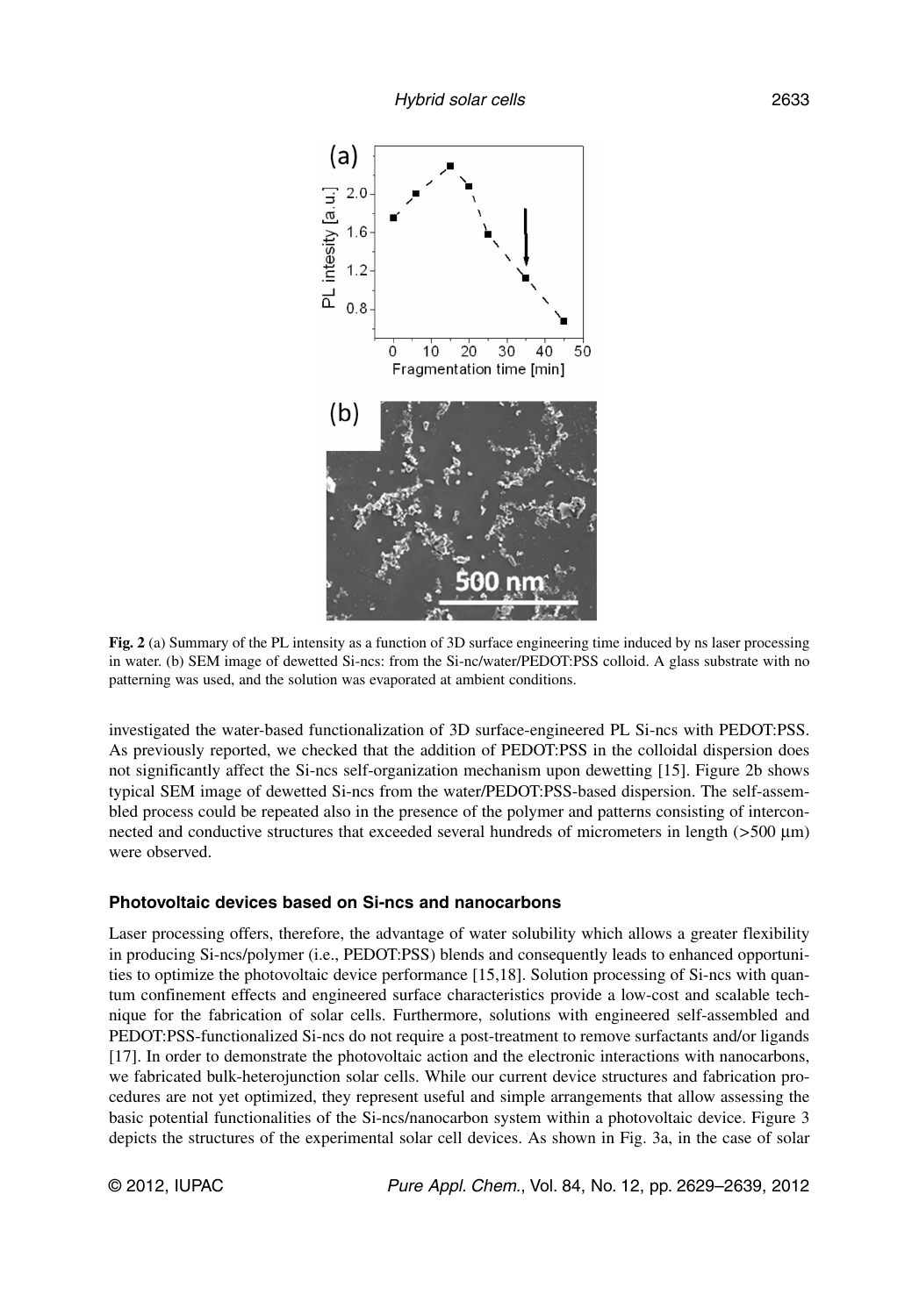

**Fig. 3** Schematic diagram of the device structures representing the photovoltaic device based on (a) Si-ncs/C<sub>60</sub> and (b) Si-ncs/SWCNTs. Spin-coated PEDOT:PSS on ITO and alumina (Al) are used as electrodes.

cells based on Si-ncs/ $C_{60}$ , the colloidal dispersion of Si-ncs has been drop-cast on the PEDOT layer of the ITO-coated glass substrate. The formation of the bulk-heterojunction with the Si-ncs has been achieved by depositing a fullerene on the dried Si-ncs/PEDOT:PSS assemblies. Figure 3b shows the schematic structure of the hybrid solar cell that was made of a mixture of Si-ncs and SWCNTs and was spray-coated on PEDOT/ITO/glass substrate. Finally, in both cases, aluminum was deposited as counter electrodes.

The *I–V* characteristics of the devices made out of the ns-laser engineered Si-nc and  $C_{60}$  are shown in Fig. 4a. The electrical characteristics confirm the presence of the heterojunction with a typical rectified diode characteristic with short-circuit current  $(J_{\rm SC})$  and open-circuit voltage  $(V_{\rm OC})$ . Similarly, devices built with semiconducting SWCNTs and Si-ncs with quantum confinement effects show a rectification behavior (Fig. 4b), although, in this case, the rectification is poorer. The *I–V* curve in Fig. 4b has an S-shape with the dark current flattening out near SC and at low forward bias. It has to be noted that hybrid solar cells consisting of only semiconducting SWCNTs exhibited a very small rectification behavior, a very small  $J_{SC}$  and  $V_{OC}$  [12]. The fill factor (FF) that describes the quality of the junctions is mainly influenced by the series and shunt resistances. The lower value observed for the devices with the SWCNTs (FF  $\sim$  25 %) is most likely due to the presence of the PFO polymer that was used during the separation of semiconducting from metallic nanotubes [12]. The low dark current suggests in both cases that the solar cells can operate and indicate that Si-ncs interact with SWCNTs and  $C_{60}$ , respectively. Under AM1.5 irradiation, a photocurrent in both devices is generated. The  $J_{SC}$  is determined by the amount of the absorbed light. In particular, the prototypical hybrid solar cells based on Si-ncs and C<sub>60</sub> or SWCNTs showed the following current characteristic:  $J_{SC} = 0.24 \text{ mA/cm}^2$  and  $J_{SC}$  = 0.3 mA/cm<sup>2</sup>, respectively; it should be noted that neither the ratio between Si-ncs and PEDOT:PSS nor the thickness of the device is optimized in this stage of the investigation.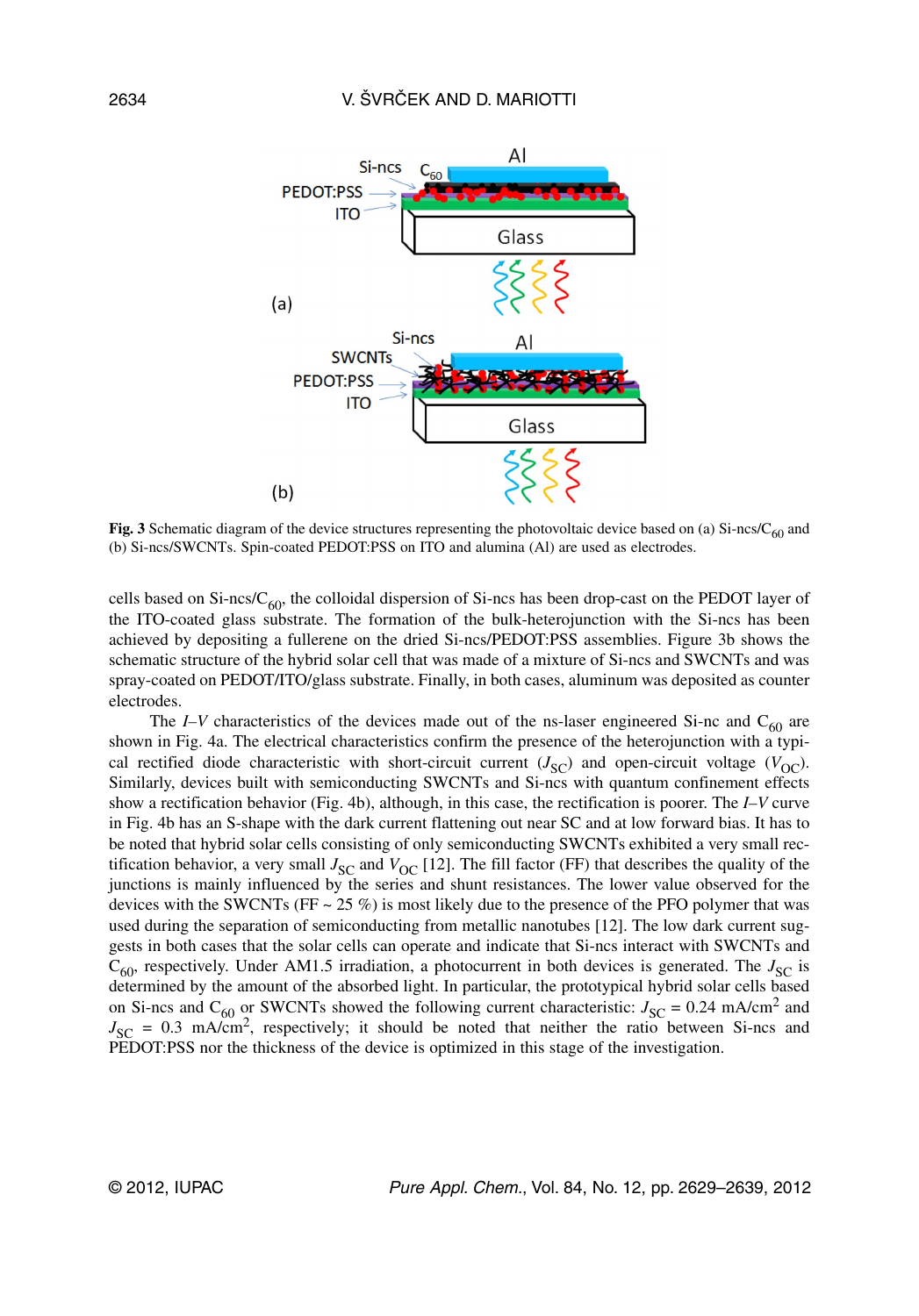

**Fig. 4** *I–V* characteristics of solar cell devices produced with Si-ncs and  $C_{60}$  (a) or SWCNTs (b). *I–V* characteristic in the dark (black line) and under AM1.5 illumination (gray line).

Figure 5 compares the normalized EQE as a function of the energy of the devices. Circles show the typical EQE of the device based on ns laser-engineered Si-ncs/PEDOT:PSS in water after the deposition of the  $C_{60}$  layer. The results indicate that closely packed Si-ncs/PEDOT:PSS assemblies can be electronically coupled with  $C_{60}$ . As indicated by the *I–V* characteristic of the device (Fig. 4a), after the deposition of the  $C_{60}$  layer we have been able to form a bulk-like heterojunction solar cell. The interesting property is that the EQE in the visible region starts to increase from about 1.75 eV where the absorption and electronic coupling of Si-ncs with  $C_{60}$  occurs (Fig. 5, indicated by arrow). In addition to the carrier generation and dissociation at the Si-ncs/fullerenes interface, the EQE is also determined and enhanced by the formation of percolation trajectories that allow for an improved carrier transport through the self-organized Si-ncs networks (Fig. 2b) [18]. The EQE in the visible range is mostly due to the absorption at the  $C_{60}$  layer.

In order to increase the generation of the photocurrent from the proposed type of hybrid nanocarbon-based solar cells, it is necessary to widen the absorption spectral range. One possibility is to use semiconducting SWCNTs which absorb light in the near-IR ranges (<1.1 eV) with a consequent improved match of the solar spectrum. EQE of devices based on Si-ncs/SWCNTs is plotted by the black line in Fig. 5. Importantly, in the case of SWCNTs, the conversion active region is considerably enlarged (0.9–3.1 eV). Due to the absorption of the SWCNTs, the EQE shows an increased efficiency that goes beyond the infrared region. Enhanced EQE around 0.9–1.2 and 1.5–2 eV correspond to the optical transitions of semiconducting SWCNTs with the following chiral indexes: (9.7), (8,6), (8,7),  $(7,5)$ ,  $(7,6)$ . We also observe a considerable increase in EQE ( $>2$  times) in the spectral region where the absorption of the Si-ncs overlaps  $(\sim 1.2-2.7 \text{ eV})$  with that of SWCNTs if compared to the spectral range where the only SWCNTs contribution is expected  $(0.9-1.2 \text{ eV})$  [12]; these results clearly support that the electronic interactions between Si-ncs and SWCNTs were successfully achieved.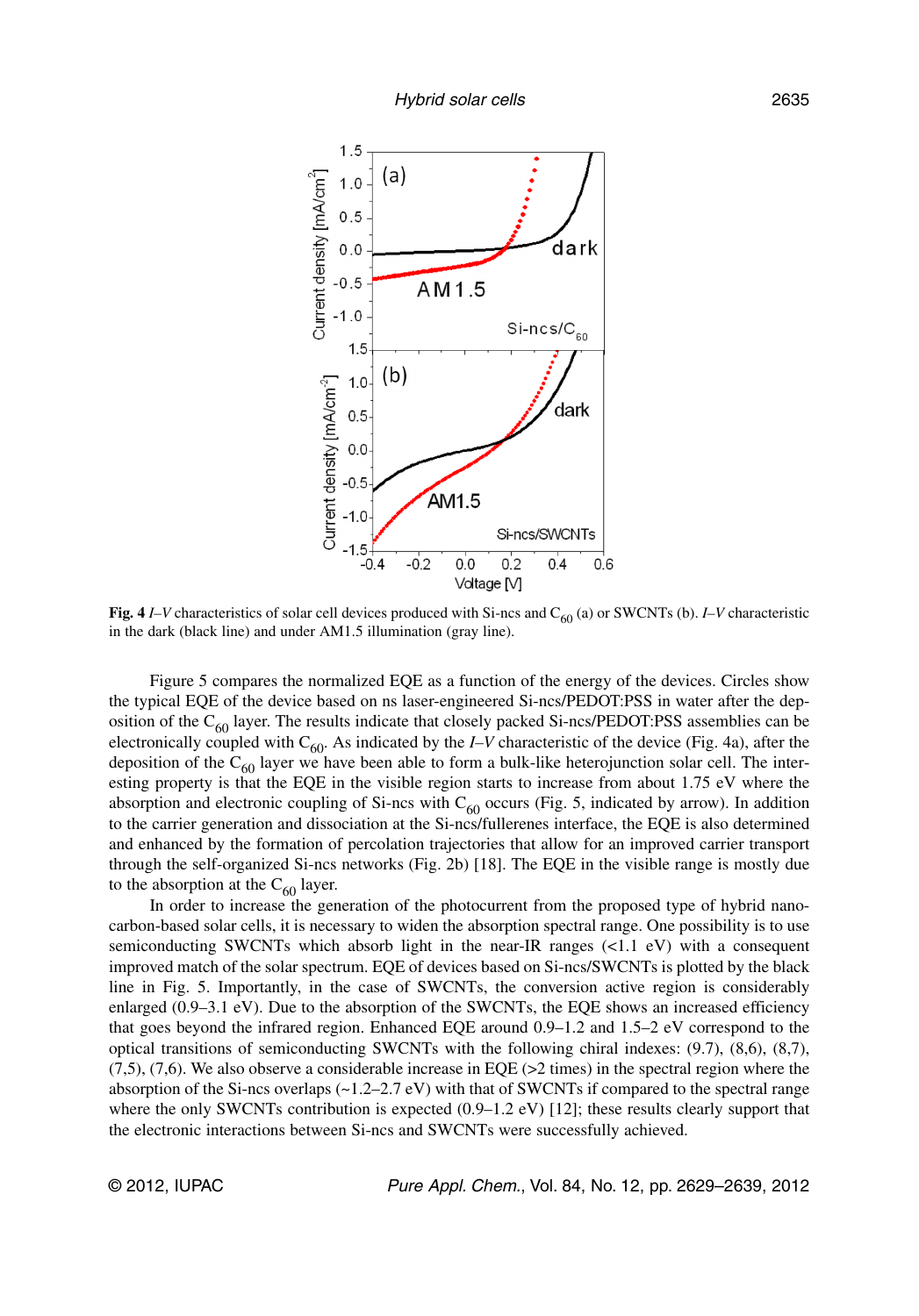

**Fig. 5** Normalized EQE of a device based on Si-ncs/ $C_{60}$  (dots) and of the device based on Si-ncs/SWCNTs (black line). Si-ncs were surface engineered by ns laser in water and functionalized with PEDOT:PSS.

Figure 6 reports the corresponding band diagrams of our devices. Figure 6a depicts the energy levels for a device based on Si-ncs, fullerenes, Al, PEDOT:PSS, and Fig. 6b for a similar device based on semiconducting SWCNTs with different chiral indexes (n,m). Hybrid solar cells that consist of Si-ncs and both types of nanocarbons have given evidence of the formation of a bulk heterojunction. Because the size distribution of the Si-ncs is relatively broad, Fig. 6a depicts multiple energy levels above about –4.1 eV (bulk conduction band-edge) up to about –3.55 eV, which would result from the quantum confinement induced band-gap widening. The conduction band of Si-ncs can be up to –3.55 eV [12,15], which is higher than any of the  $C_{60}$  lowest unoccupied molecular orbital (LUMO) values reported in the literature [18] and allows the formation of a bulk heterojunction. Excitons are created in this case by photon absorption in both the Si-ncs and fullerenes. Then, the difference in electron affinity and ionization potential between the nanocrystals and fullerenes provide the energy driver for the dissociation of excitons and consequent photoconductivity generation. Similarly to the fullerenesbased device, exciton dissociation in the Si-ncs/SWCNTs devices can be explained by comparing the respective energy levels, Fig. 6b. Depending on the chiral index of the SWCNTs, the electron affinity and ionization potential are in the range 3.98–4.1 and 4.85–5 eV, respectively [12]. The excess of holes in p-type Si-ncs (we used p-type doped Si wafer for Si-ncs fabrication) shifts up the respective conduction and valence bands after Fermi levels equalization [12]. Consequently, the energy levels of the Si-ncs and SWCNTs improve their respective alignment, allowing for the formation of a bulk-type heterojunction. The offsets are sufficient for exciton dissociation and are consistent with our observations of electron transfer from the Si-ncs to the  $C_{60}$  or the SWCNTs and hole transfer to the Si-ncs. In both solar cells, the Si-ncs serve as hole-transporting material when electronically coupled with an electron-accepting semiconducting SWCNTs or fullerenes.

The band-gap limits the splitting of the quasi Fermi level of electrons and holes, induced by the light absorption. In our devices, instead of the band-gap, the energy separation between the highest occupied molecular orbital (HOMO) of the donor and the LUMO of the acceptor has to be considered as the limitation for the *V*<sub>OC</sub>. The thermodynamic limit for the *V*<sub>OC</sub> is influenced by the band-gap of the active materials, which is almost the same for both devices. Namely,  $V_{OC}$  is about 0.16 V for Si-ncs/C<sub>60</sub> and about 0.14 V for devices based on Si-ncs/SWCNTs. For the positive contact, where ITO-coated glass with PEDOT:PSS is regularly used, a strong dependence of the  $V_{\text{OC}}$  on the work function of the PEDOT:PSS electrode was demonstrated in addition to a dependence on the HOMO level. The bandgap of Si-ncs with quantum confinement effects  $(>1.7 \text{ eV})$  will give a conduction band-edge higher than 3.7 eV, which is the LUMO of fullerenes and might allow the formation of type-II bulk heterojunction.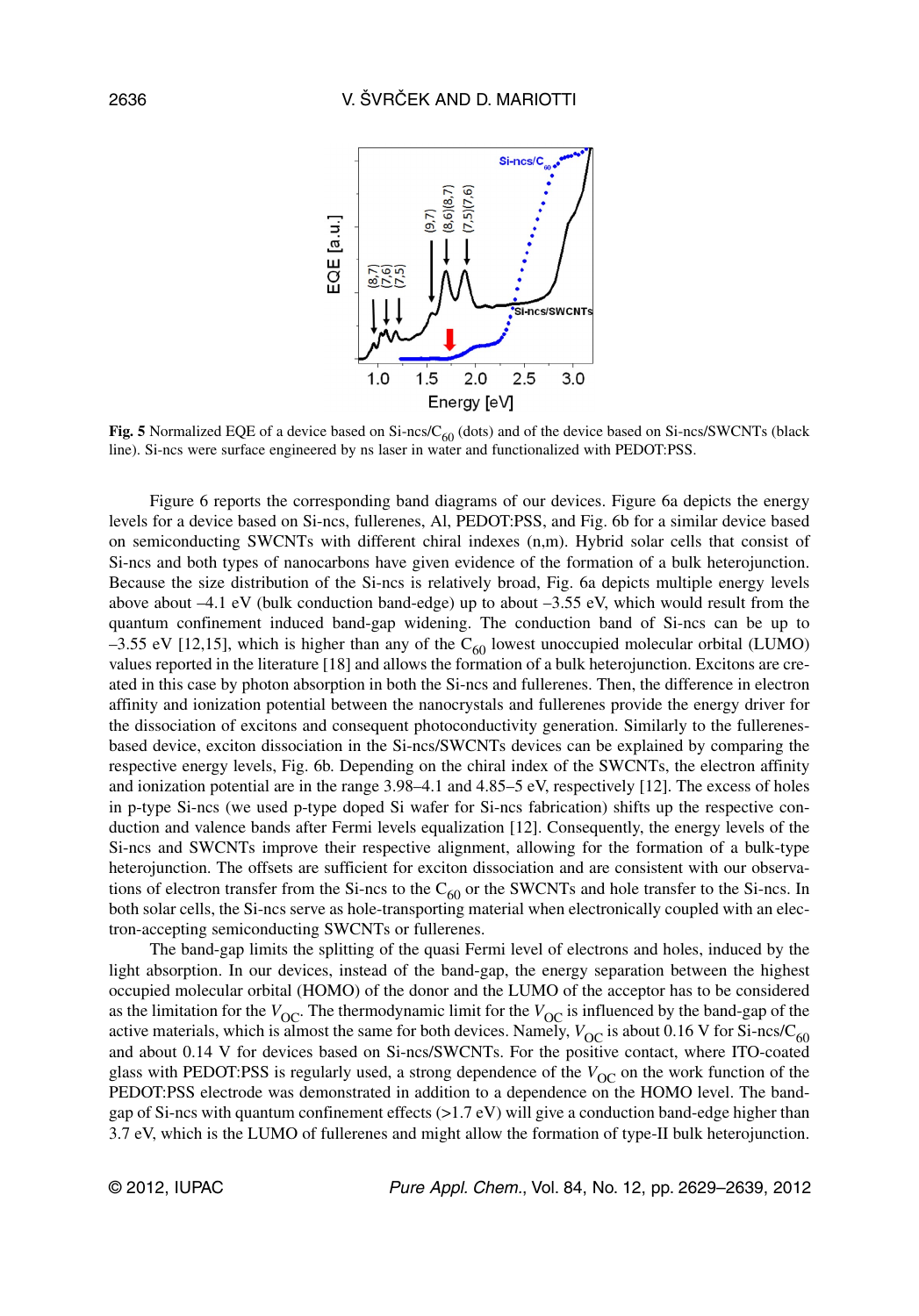

Fig. 6 Energy levels of (a)  $C_{60}$  Si-ncs with quantum confinement, Al, ITO, and PEDOT:PSS and of (b) semiconducting SWCNTs with different chiral indexes are shown.

This corroborates our observations since a clear higher EQE is recorded in the range above 1.7 eV (Fig. 5, blue circles). Furthermore, PEDOT:PSS is an excellent hole-injection material that facilitates hole transfer and at the same time serves as good electron-blocking layer (Fig. 6a). Exciton dissociation has then contributed to produce negatively charged Si-ncs where electrons are effectively blocked at the PEDOT:PSS shell until successful electron transport to the fullerene film is achieved with low recombination chances.

In the case of the devices based on Si-ncs/SWCNTs, the electronic structure and the energy levels depend additionally on the chiral index (n,m) of the semiconducting SWCNTs. The electron affinity and ionization potential of  $(7,5)$ ,  $(7,6)$ ,  $(8,6)$ ,  $(8,7)$ , and  $(9,7)$  SWCNTs are in the range from 3.98 to 4.1 eV and from 5 to 4.85 eV (Fig. 6). Due to the equalization of the Fermi levels between p-type Si-ncs and SWCNTs, the energy levels are shifted, which enhances holes transfer into Si-ncs [12]. In this case, the Si-nc conduction band is about  $-3.55$  eV and the band-gap  $\sim$  2.0 eV with the valence band around –5.55 eV. A type-II heterojunction in this case is probably unlikely and a type-I heterojunction is more probable. However, it cannot be excluded that the nanotubes and nanocrystals are not interacting at all with each other and that each material is only interacting with the PEDOT:PSS and the Al electrodes, independently, giving some weak exciton dissociation. The optical band-gap  $= 2.0 \text{ eV}$  is approximately evaluated at the maximum of the PL spectra. An optical band-gap as low as 1.15 eV will give a valence band-edge as low as 4.55 eV, which might allow for type-II heterojunction, e.g., for SWCNTs that have chiral index  $(7,5)$ . The optical absorption peak intensities of  $(7,5)$  and  $(7,6)$  are smaller than those of (9,7), (8,7), and (8,6), but the EQE peak intensity is just the opposite. Therefore, the EQE and exciton dissociation yield of  $(7,5)$  and  $(7,6)$  is larger than that of  $(8,7)$ ,  $(8,6)$ , and  $(9,7)$  SWCNTs [12]. In addi-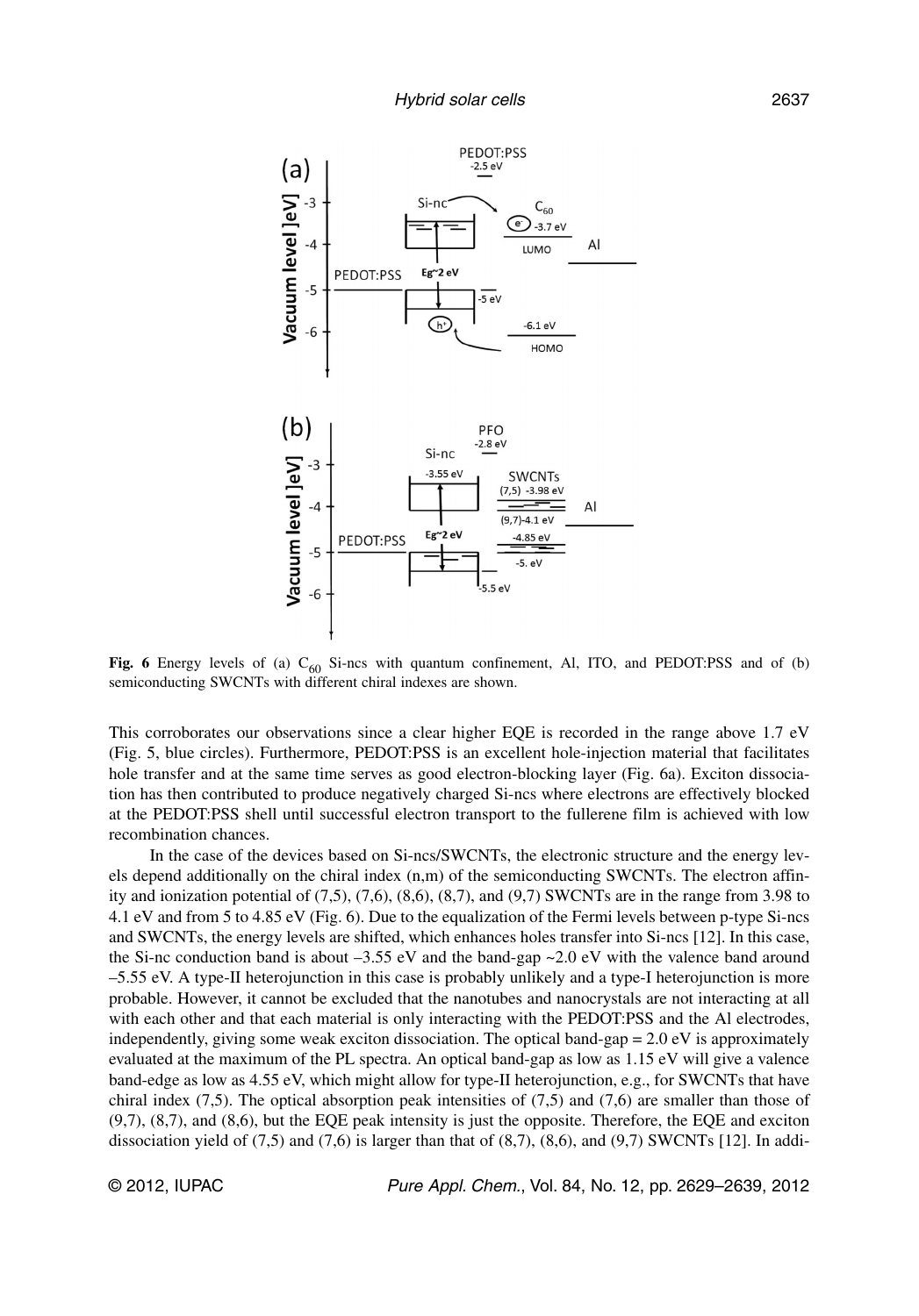tion to the band structure, which is consistent with our interpretation, we have further evidence of the formation of a type-II heterojunction. Firstly, solar cells consisting only of either Si-ncs or SWCNTs show very poor diode characteristics, whereas their combination shows a synergic effect. Secondly, the PL intensity of the Si-ncs is quenched by the addition of semiconducting SWCNTs [12]. Thirdly, it is important to highlight that the enhancement of the charge generation with the composite p-type Si-ncs/SWCNTs is by orders of magnitude, if compared to n-type Si-ncs/SWCNTs [12]. Our results also suggest that the photocarrier generation intrinsically involves both SWCNTs and Si-ncs, and it is not due to the formation of a Schottky-type junction with the electrodes. Admittedly, further investigations will be still needed to fully confirm our analysis and unambiguously conclude on the type of the heterojunction.

Finally, both types of devices will require separate optimization of the thickness. The variation of the EQE with the thickness is expected to be a general feature of thin-film photovoltaic devices, which is limited by transport/recombination processes. The spatially varying optical field in both types of devices is also very different. For example, the majority of the absorption in the devices with the nanotubes will occur near the PEDOT:PSS, since the light will not significantly penetrate into the films of nanotubes. In contrast, the blended devices will observe increased penetration, in particular at wavelengths where the nanocrystal absorption is spectrally weaker. An ideal situation would result whereby the absorption coefficient can be made to grow linearly with the wavelength. This also suggests that tandem devices with two absorbers optimized for short- and long-wavelength regions may offer an interesting alternative to make more efficient hybrid solar cells absorbing in a large spectral region.

## **CONCLUSION**

We have demonstrated the feasibility of type-II bulk-heterojunction photovoltaic solar cells made from surfactant-free Si-ncs with quantum confinement effects combined with fullerenes  $(C_{60})$  and with purified semiconducting SWCNTs. In the prototype solar cells, an electronic interaction between Si-ncs and both nanocarbon materials has been confirmed. In both cases, we have shown that Si-ncs with quantum confinement sizes ( $\sim$ 3 nm) can serve as electron-transporting material and where  $C_{60}/SWCNTs$  behaves as hole-transporting material. We argue that in the case of nanotubes the chirality plays an important role for the formation of a given type of the bulk heterojunction. The bulk-heterojunction photovoltaic solar cells consisting of SWCNTs and Si-ncs suggest that the combination of Si-ncs and semiconducting SWCNTs such as (7,5) is electronically favorable for exciton dissociation and carrier (electrons/holes) generation. Importantly, in the case of SWCNTs, a conversion efficiency region is considerably enlarged (0.9–3.1 eV). We believe that the combination of Si-ncs with nanocarbon materials such as  $C_{60}$  or semiconducting SWCNTs is a viable and promising approach for low-cost, environmentally friendly, and efficient solar cells. Furthermore, investigations of Si-ncs/nanocarbons interactions are today largely unexplored, and room for further improvements certainly exists.

## **ACKNOWLEDGMENTS**

This work was partially supported by a NEDO Project (Japan) and by D.M.'s JSPS Invitation Fellowship (Japan).

## **REFERENCES**

- 1. M. A. Green, K. Emery, Y. Hishikawa, W. Warta. *Prog. Photovoltaics* **19**, 84 (2011).
- 2. S. R. Forrest. *MRS Bull.* **30**, 28 (2005).
- 3. C. J. Brabec, N. S. Sariciftci, J. C. Hummelen. *Adv. Funct. Mater.* **11**, 15 (2001).
- 4. M. A. Green. *Prog. Photovoltaics* **9**, 123 (2001).
- 5. D. J. Milliron, I. Gur, A. P. Alivisatos. *MRS Bull.* **30**, 41 (2005).

© 2012, IUPAC Pure Appl. Chem., Vol. 84, No. 12, pp. 2629–2639, 2012